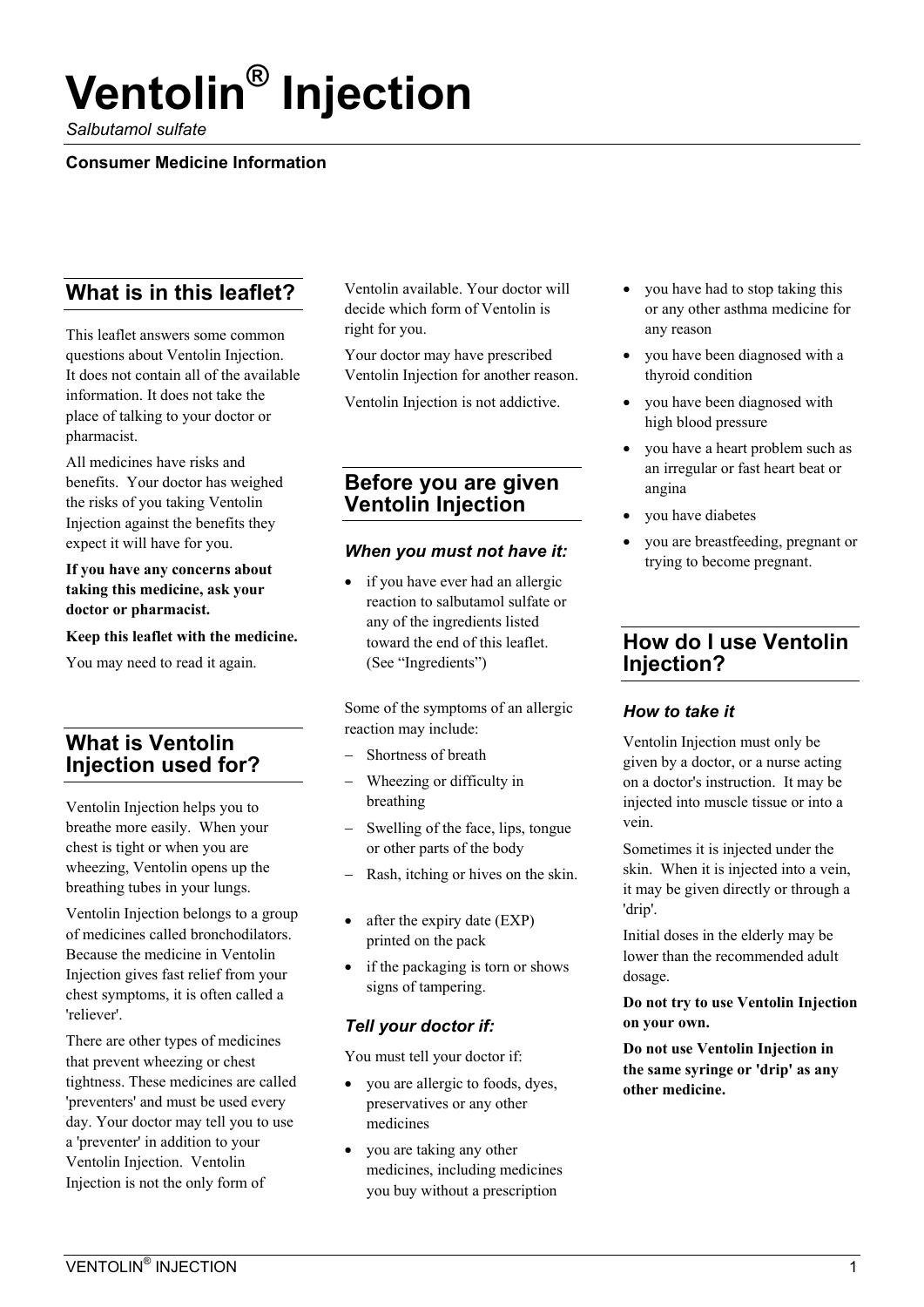### *How long to take it for*

Your doctor will decide how often and for how long you have to use Ventolin Injection.

# **What do I do if I have too much? (Overdose)**

**Immediately telephone your doctor or Poisons Information Centre (telephone 131126) for advice, if you think you or anyone else may have taken too much Ventolin Injection, even if there are no signs of discomfort or poisoning.** 

#### **If you are not sure what to do, contact your doctor or pharmacist.**

Symptoms of an overdose may include:

- your heart beating significantly faster than normal
- significant muscle tremors
- an increased rate of breathing due to increased acid in the blood
- nausea
- vomiting.

Some side effects, for example changes in blood sugar (glucose) level or changes in blood potassium level can only be found when your doctor does tests from time to time to check your progress.

## **While you are using Ventolin Injection**

## *Things you must do*

**If you are about to be started on any new medicine, remind your doctor or pharmacist that you are using Ventolin Injection.** 

**Tell any other doctors, dentists, and pharmacists who treat you that you are taking this medicine.** 

**If you are going to have surgery, tell the surgeon or anaesthetist that you are taking this medicine.** 

It may affect other medicines used during the surgery.

**Keep all of your doctor's appointments so that your progress can be checked.** 

#### **Tell your doctor if you become pregnant or are breast-feeding.**

Your doctor will tell you which medicine you should take. It is important that asthma is managed well during pregnancy and you should not stop your medicine without asking your doctor.

### *Things you must not do*

**Do not use Ventolin Injection to treat any other complaints unless your doctor tells you to.** 

**Do not give this medicine to anyone else, even if their symptoms seem similar to yours.** 

## **What are the side effects?**

**Check with your doctor as soon as possible if you think you are experiencing any side effects or allergic reactions due to taking Ventolin Injection, even if the problem is not listed below.** 

Like other medicines, Ventolin Injection can cause some side effects. If they occur, they are most likely to be minor and temporary. However, some may be serious and need medical attention. Your doctor, pharmacist or nurse will be able to answer any questions you may have.

The most commonly reported side effects are:

- shaky or tense feeling
- your heart beats faster than normal.

Rare side effects are:

- excitability in children
- shortness of breath
- abnormally fast or deep breathing.

Very rare side effects:

muscle cramps.

The following side effects may also happen but the frequency of these is unknown:

- stinging or pain when the injection is given directly into the muscle
- nausea
- 'warm' feeling
- headache
- irregular heartbeat
- increased blood flow to the extremities (peripheral vasodilation)
- low blood pressure.

#### **Tell your doctor or nurse immediately if you notice any of the following:**

- skin rash
- angioedema (sudden swelling under the skin)
- faint or dizzy feeling
- wheezing, swelling of the lips/mouth, difficulty in breathing, hayfever, lumpy rash (hives) or fainting. These could be a symptom of an allergic reaction.

#### **You should stop having your Ventolin Injection immediately.**

Very rarely, in people receiving high dose treatment with this medicine and in patients with an acute exacerbation of asthma, a serious condition called acidosis, which affects the blood may occur because of build up of lactic acid. Your doctor may do tests to check this.

In a few people, the medicine in Ventolin Injection may affect their blood potassium levels. Your doctor may do tests to check this.

This is not a complete list of all possible side effects. Others may occur in some people and there may be some side effects not yet known.